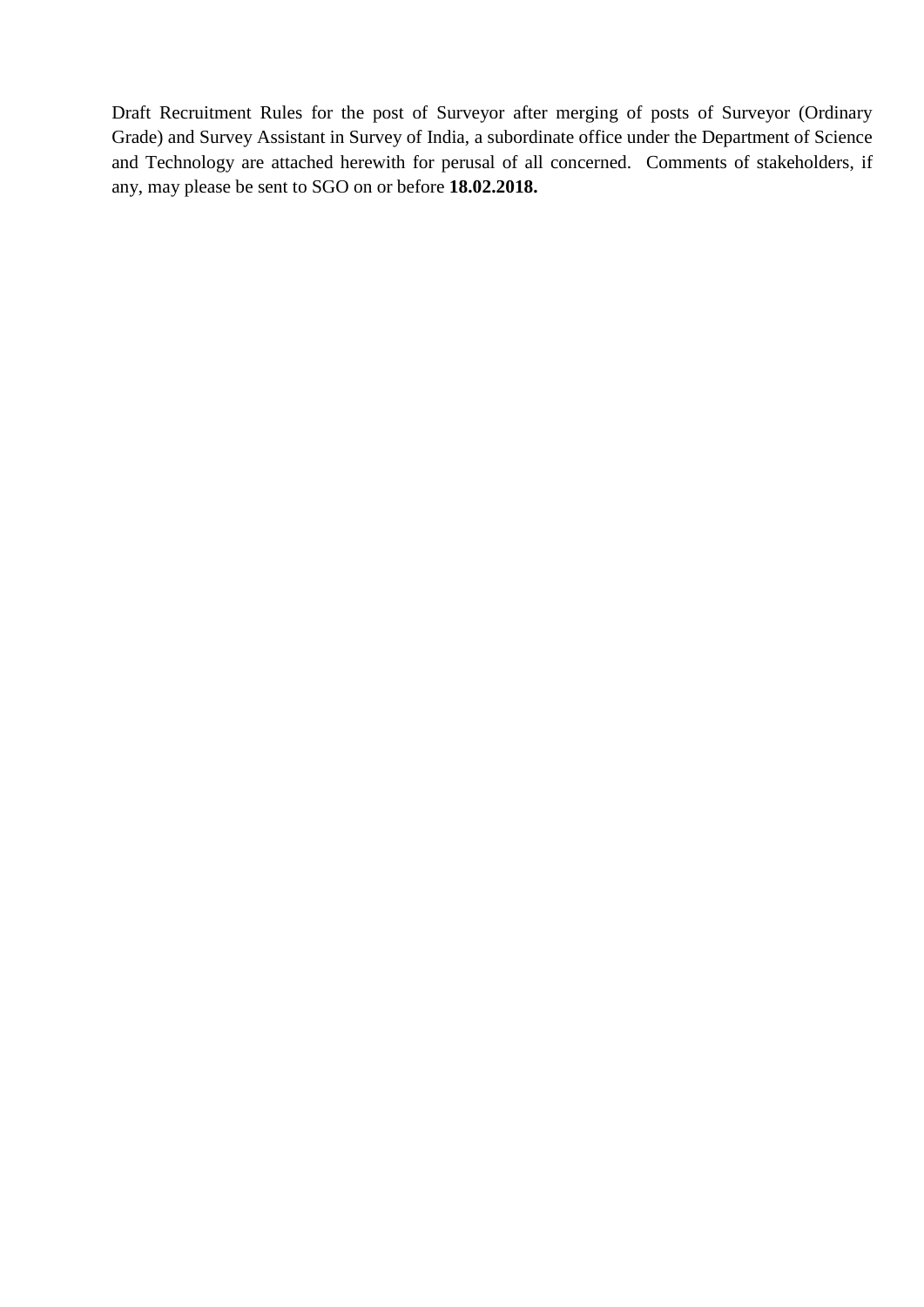## **TO BE PUBLISHED IN THE GAZETTE OF INDIA PART II**

#### **SECTION-3, SUB – SECTION (i)**

## GOVERNMENT OF INDIA MINISTRY OF SCIENCE AND TECHNOLOGY (DEPARTMENT OF SCIENCE AND TECHNOLOGY) New Mehrauli Road, New Delhi-110 016.

No.SM/

Dated . 2018

#### **NOTIFICATION**

G.S.R…………………… in exercise of the powers conferred by the proviso to article 309 of the Constitution and in supersession of the Survey of India, Circular Order No.436 (Administrative) dated 01-08-1950 (Corrected up to 31-03-1983) in so far as they concern to the post of Surveyor (Ordinary Grade) and Survey Assistants notified by the Surveyor General of India, except as respects of things done or omitted to be done before such supersession, the President hereby makes the following rules regulating the method of recruitment to the post of Surveyor (Group `B'–Non-Gazetted), in the Survey of India, under the Ministry of Science and Technology (Department of Science and Technology), namely:-

#### **1. Short title and commencement** :-

(1) These rules may be called as the "**Survey of India Surveyor Recruitment Rules, 2018**". (2) They shall come into force on the date of their Publication in the Official Gazette.

## **2. Initial Constitution :**

**i)** The incumbents to the post of Surveyor (Ordinary Grade) holding the same on regular basis on the date of commencement of the rules, shall be deemed to have been appointed to the said post as mentioned in the first column of the Schedule under these rules.

**ii)** The incumbent Topo Trainee Type A will be classified as Surveyor on the completion of their training period. However, they would be senior to the Surveyors appointed under these Rules through method of direct recruitment.

**iii)** The incumbents holding the post of Survey Assistants on the date of commencement of the rules, shall be re-designated as Surveyor. Their seniority in the post of Surveyor will be same as that in the combined seniority list of Surveyors and Survey Assistants.

#### **3. Number of Posts, Classification and level in the pay matrix** :-

The number of the said posts, their classification, grades and the level in the pay matrix attached to these posts shall be as specified in Columns 2 to 4 of the Schedule, annexed to these rules.

**4. Method of recruitment, age limit and other qualifications etc**:**-** The method of recruitment, age limit, qualifications and other matters relating to the said posts shall be as specified in Columns 5 to 13 of the said Schedule.

## **5. Disqualification**:- No person,:-

(a) who has entered into or contracted a marriage with a person having a spouse living,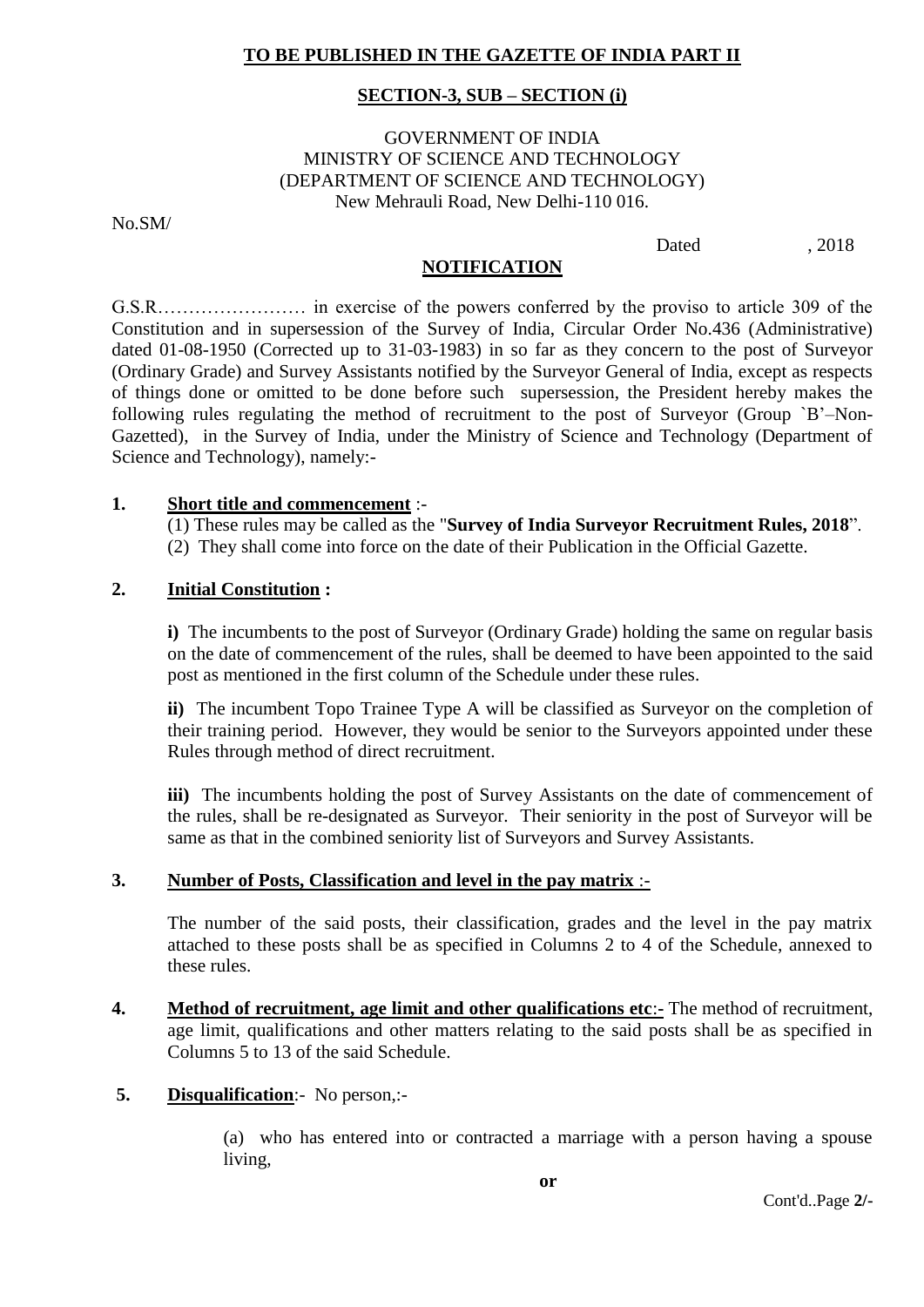**Page 2**

(b) who, having a spouse living, has entered into or contracted a marriage with any person, shall be eligible for appointment to the said posts.

Provided that the Central Government may, if satisfied that such marriage is permissible under the personal law applicable to such person and the other party to the marriage and that there are other grounds for so doing, exempt any person from the operation of this rule.

- **6. Power to relax** :- Where the Central Government is of the opinion that it is necessary or expedient to do so, it may, by order, for reasons to be recorded in writing and in consultation with the Union Public Service Commission, relax any of the provisions of these rules with respect to any class or category of persons.
- **7. Saving** :**-** Nothing in these rules shall affect reservations, relaxation of age limit and other concessions required to be provided for the Scheduled Castes, the Scheduled Tribes, Exserviceman and other special categories of persons, in accordance with the orders issued by the Central Government from time to time in this regard.

## '**SCHEDULE** (Annexed)'

Under Secretary to the Govt. to India (File No…………………………….)

To

The Manager, Govt. of India Press, Ring Road, Mayapuri Industrial Area, New Delhi (along with Hindi Version)

## No.SM/

- 1. The Secretary, Ministry of Personnel, P.G. & Pension (Department of Personnel & Training) (RR Section), North Block, New Delhi-110 001 for information.
- 2. The Secretary, Union Public Service Commission, Dholpur House, New Delhi for information with reference his let No. dated - - 2018.
- 3. The Secretary, Ministry of Law & Justice (Legislative Department), Shastri Bhawan, New Delhi for information.
- 4. The Secretary, Ministry of Law & Justice (Official Languages Wing- Translation Section), Indian Law Institute Building, Bhagwan Das Road, New Delhi for information with reference to their Dy. No. dated….- -2018.
- 5. The Surveyor General of India, Hathibarkala Estate, PO Box No.37, Dehradun 248 001 for information with reference to his letter No.E1- / 579 Rules Review (Group 'B') dated  $-2018$ .

Under Secretary to the Govt. to India  $(File No... \dots 1)$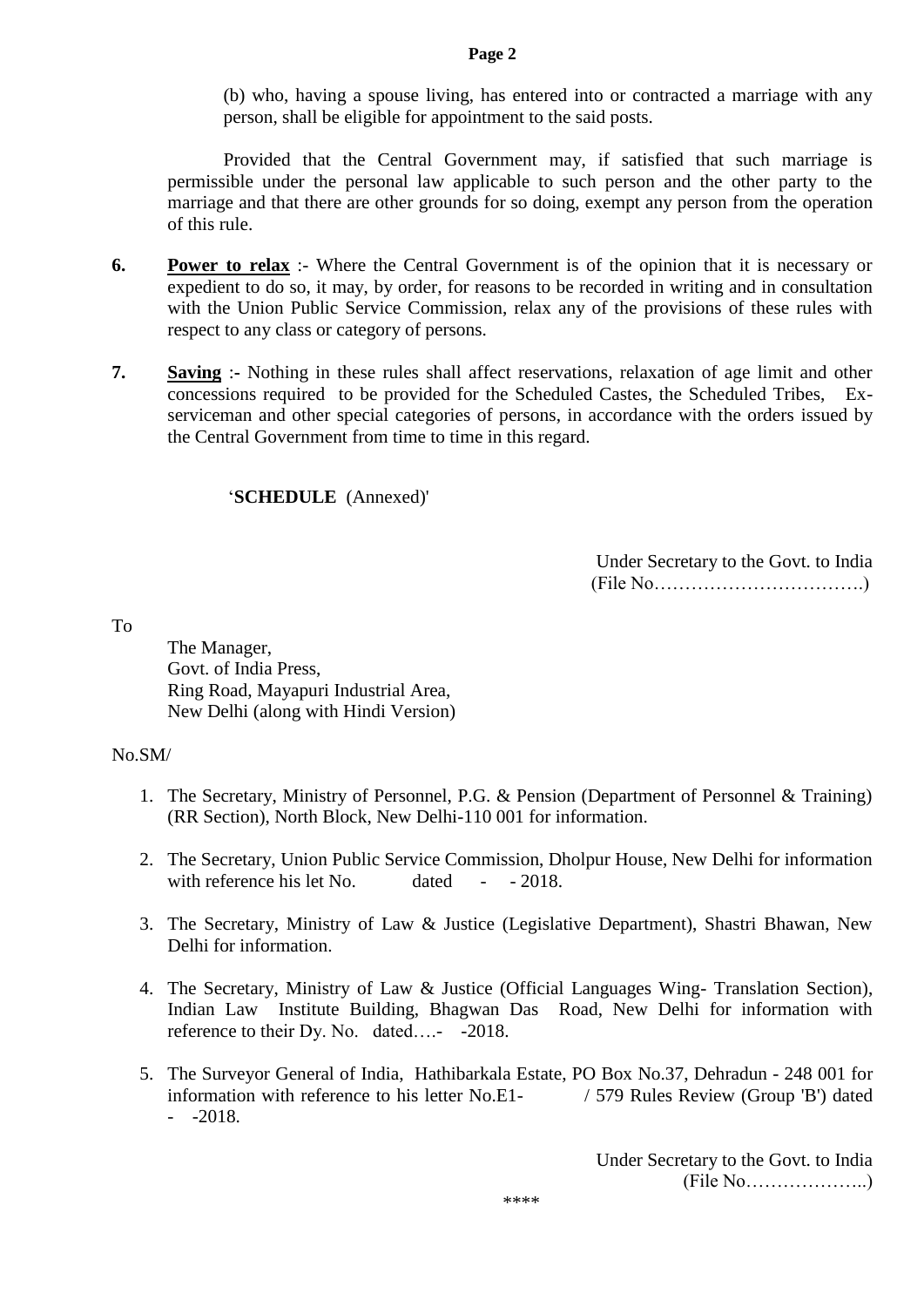# **SCHEDULE**

| Name of<br>post | No. of posts        | <b>Classification</b>  | Level in the Pay<br><b>Matrix</b> | <b>Whether selection</b><br>or non-selection<br>post |
|-----------------|---------------------|------------------------|-----------------------------------|------------------------------------------------------|
|                 |                     |                        |                                   |                                                      |
| Surveyor        | $1029*(2017)$       | <b>General Central</b> | Level 6 in the Pay                | Not Applicable                                       |
|                 |                     | Service,               | Matrix of (Rs.35400-              |                                                      |
|                 | * (subject to       | Group $B'$ – Non-      | 112400)                           |                                                      |
|                 | variation dependent | Gazetted, Non-         |                                   |                                                      |
|                 | on workload)        | Ministerial            |                                   |                                                      |

| Age limit for direct recruits                                                                                                                                                                                                                                                                                                                                                                                                                                                                                                                                                                                                                                                                                       | <b>Educational</b> and<br>other<br>qualifications<br>required<br>for<br>direct recruits                                                                                                                                                  | Whether<br>age<br>and<br>educational<br>qualifications<br>prescribed for<br>direct recruits<br>will<br>apply<br>in<br>the<br><b>of</b><br>case<br>promotees | <b>Period</b><br><b>of</b><br>probation, if any                                                                                                                                                                                                                                                                                                                                                             |
|---------------------------------------------------------------------------------------------------------------------------------------------------------------------------------------------------------------------------------------------------------------------------------------------------------------------------------------------------------------------------------------------------------------------------------------------------------------------------------------------------------------------------------------------------------------------------------------------------------------------------------------------------------------------------------------------------------------------|------------------------------------------------------------------------------------------------------------------------------------------------------------------------------------------------------------------------------------------|-------------------------------------------------------------------------------------------------------------------------------------------------------------|-------------------------------------------------------------------------------------------------------------------------------------------------------------------------------------------------------------------------------------------------------------------------------------------------------------------------------------------------------------------------------------------------------------|
| 6                                                                                                                                                                                                                                                                                                                                                                                                                                                                                                                                                                                                                                                                                                                   | 7                                                                                                                                                                                                                                        | 8                                                                                                                                                           | 9                                                                                                                                                                                                                                                                                                                                                                                                           |
| Not exceeding 30 years (Relaxable for<br>Govt. servants upto 5 years in accordance<br>with the instructions or orders issued by the<br>Central Govt)<br><b>Note 1:</b> Upper age limit is relaxable by 5<br>years in case of SC/ST and 3 years in case<br>of OBC candidates and in respect of other<br>categories, the age relaxation is admissible<br>as stipulated in DoPT's OM No.15012/2/<br>2010-Estt.(D) dated 27.06.2012.<br><b>Note 2:</b> The crucial date for determining<br>the age limit shall be the closing date for<br>receipt of applications from candidates in<br>India as determined by the Staff Selection<br>Commission (and not the closing date<br>prescribed for those in Assam, Meghalaya, | <b>Essential</b><br><b>Qualifications:</b><br>Degree in<br>$\mathbf{i}$<br>Mathematics/<br>Civil<br>Engineering<br>ii) Possessing<br>Stereoscopic<br>vision.<br><b>Desirable</b><br><b>Qualifications:</b><br>Knowledge of<br>working in | N <sub>0</sub>                                                                                                                                              | <b>Two Years</b><br><b>Note:-</b> The Officers<br>appointed to the post<br>of Surveyors through<br>Direct Recruitment<br>or LDCE shall be on<br>probation<br>for<br>a<br>period of two years<br>from the date<br>of<br>appointment.<br>In<br>addition<br>to<br>the<br>assessment of their<br>productive work, the<br>Officers are required<br>acquire<br>the<br>to<br>knowledge of Hindi<br>during<br>their |
| Arunachal Pradesh, Mizoram,<br>Manipur,<br>Nagaland,<br>Sikkim,<br>Tripura,<br>Ladhakh<br>Division of J&K State, Lahaul & Spiti<br>District and Pangi Sub-division of Chanba<br>District of Himachal Pradesh, Andaman &<br>Nicobar Islands or Lakshadweep).<br><b>Note 3:</b> The candidate seeking employment<br>in the Central Services, must be a Citizen of<br>India or a subject of Nepal or a subject of<br>Bhutan etc. i.e., the standard rules in<br>respect of domicile shall be applicable in<br>this case of direct recruitment.                                                                                                                                                                         | Computer.                                                                                                                                                                                                                                |                                                                                                                                                             | probation, in case<br>they do not have<br>such<br>knowledge.<br>The Officers shall be<br>confirmed<br>on<br>successful<br>completion<br>of the<br>period of probation<br>in accordance with<br>the guidelines of the<br>Government of India<br>from time to time in<br>this regard.                                                                                                                         |